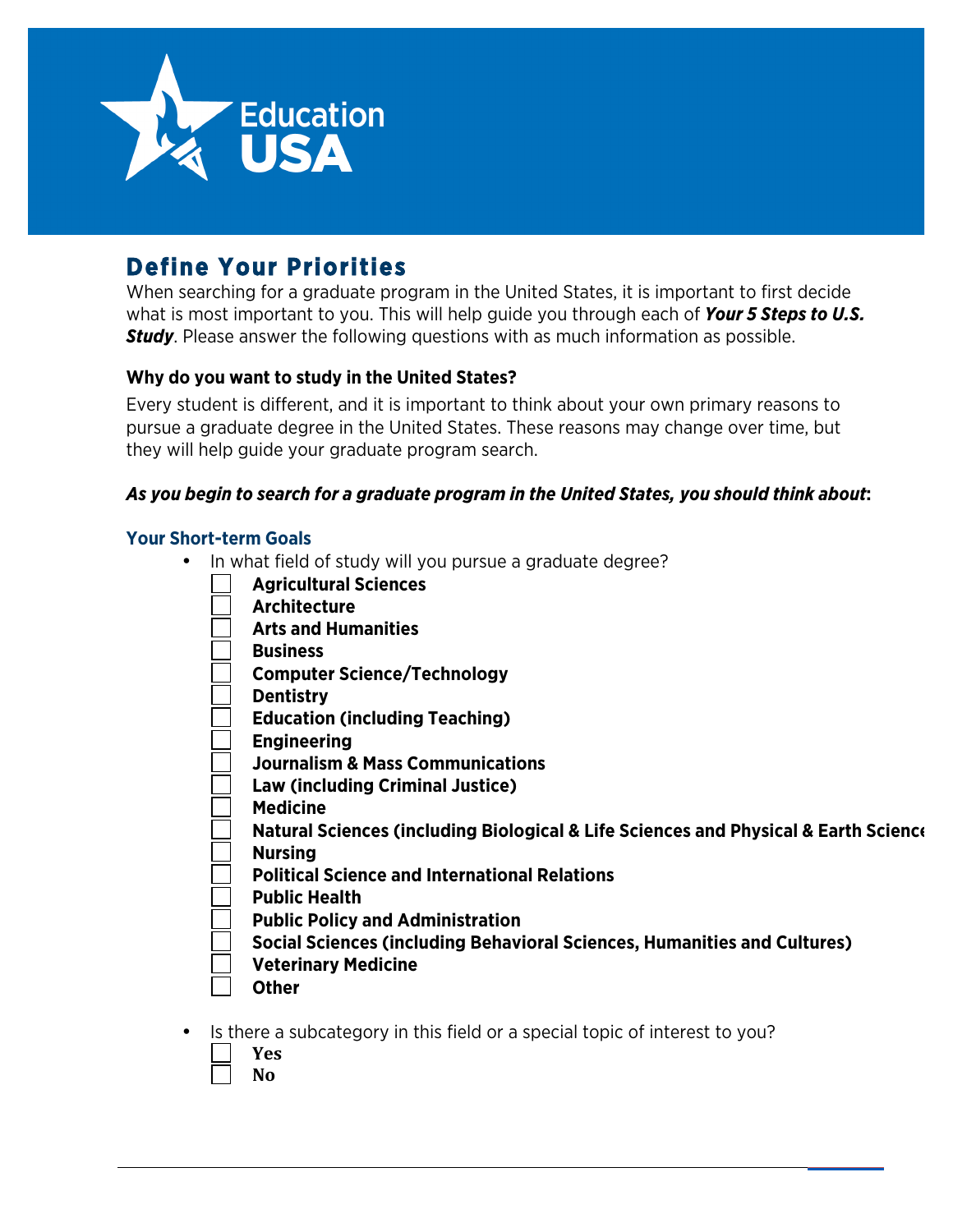

- What will be your next degree level in the United States?
	- **Specialized training/certification**
	- **Master's degree** The degree awarded upon completion of academic requirements that usually include a minimum of one year's study beyond the bachelor's degree.
	- $\Box$ **Doctoral degree** - The highest academic degree conferred by a university to students who have completed graduate study beyond the bachelor's and/or master's degree. It is also know as a doctorate degree. Students should demonstrate their academic ability through oral and written examinations and original research presented in the form of a dissertation.



• List any research or professional experience that you would like your graduate program faculty to have:

## **Your Long-term Goals**

- After you finish this degree in the United States and return to your home country, what type of job or employment do you plan to seek? For example, doctor, engineer, social worker, teacher, etc.
- What skills do you want to improve while in the United States?
- How will studying in the United States help you improve these skills?

### **Your Past Experience**

• Have you previously earned any degrees at a college or university? Select all that apply.

| Yes |                                           |
|-----|-------------------------------------------|
|     | <b>Specialized training/certification</b> |
|     | <b>Bachelor's degree</b>                  |
|     | Master's degree                           |
|     |                                           |



**Doctoral degree** 

#### **No**

Graduate study in the United States will require the completion of at least a bachelor's degree or its equivalent.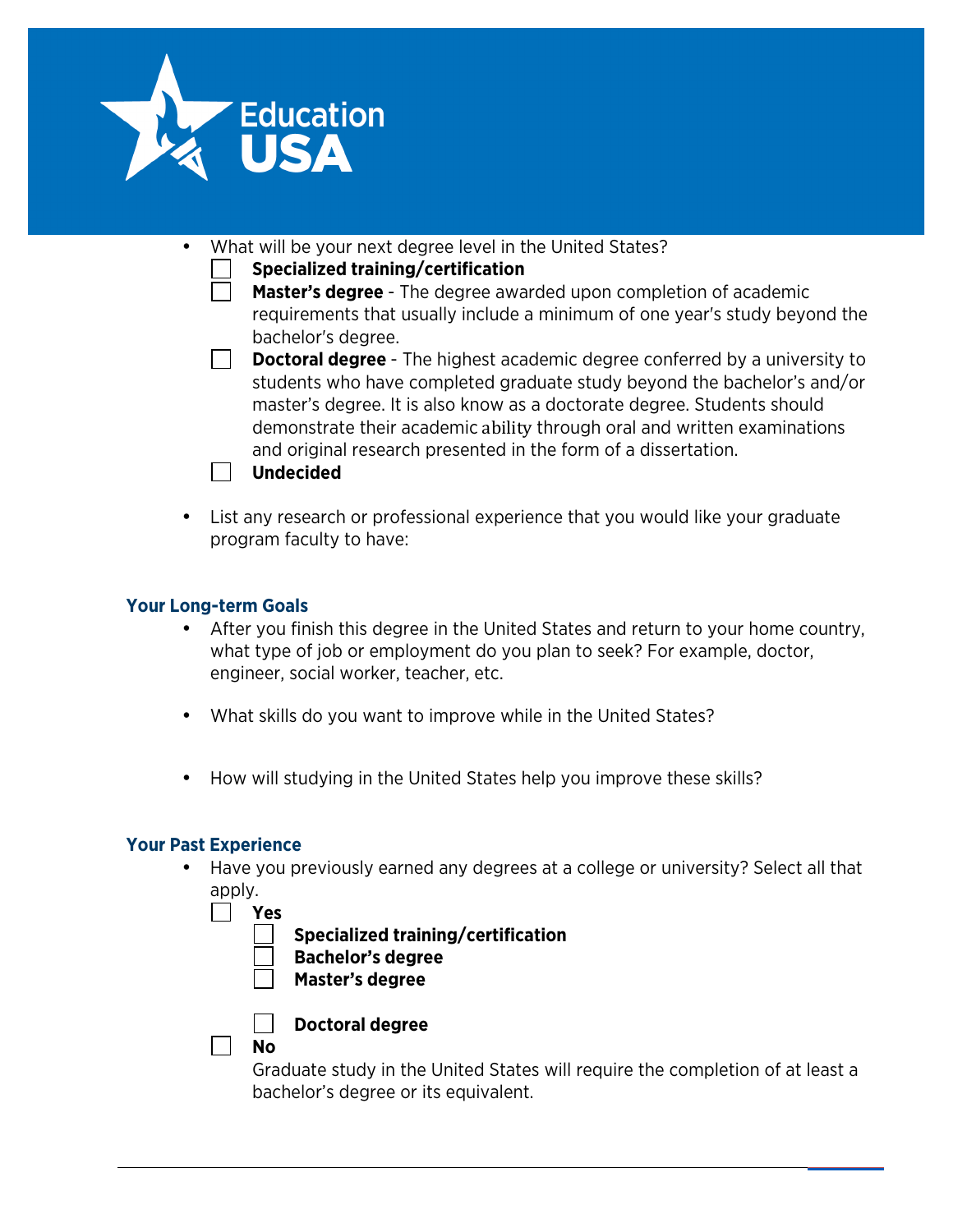

• Do you currently hold a bachelor's degree in the same field you wish to study while in the United States?

| Yes |
|-----|
| Nο  |

You may need to ask the U.S. institution what prerequisites, if any, will be required prior to beginning your graduate program.

• Do you have any professional work experience?

| <b>Y es</b> |
|-------------|
| N٥          |

You may need to ask the U.S. institution what work experience, if any, will be required prior to beginning your graduate program.

## **How will you pay for your studies in the United States?**

Tuition, fees, and living costs vary greatly between institutions, making U.S. higher education affordable to hundreds of thousands of international students each year. Visit the educationusa.state.gov to learn more about the different ways other international students have funded their U.S. studies.

## *As you begin to find your own funding sources, you should think about:*

## **Your Financial Contribution**

Your financial contribution can come from family, personal, and/or other sources.

• How much money, in U.S. Dollars, can your own source(s) contribute each year?



- **\$10,000–15,000**
- **\$15,000–\$25,000**
- **More than \$25,000**

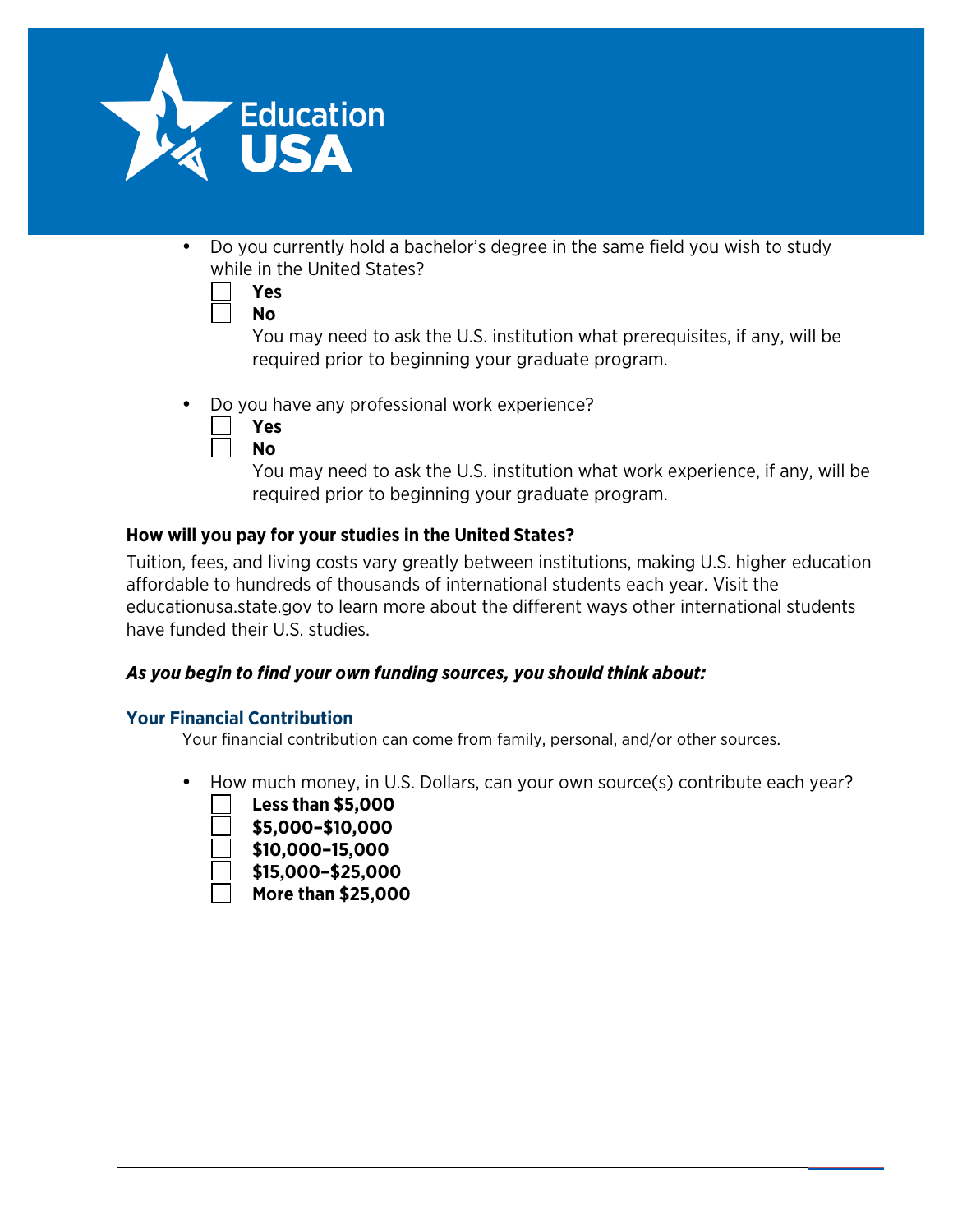

## **Financial Aid**

When seeking financial aid, you may qualify for many options at the graduate level.

• From this list, which financial aid options interest you?

## **U.S. College or University Scholarship**

## **Assistantship**

- 〉 Student will work for the institution in research, teaching, and/or office administration. In turn, the student will be provided a tuition waiver and stipend for living expenses.
- 〉 Assistantships can be very competitive and more funding will be available in the fields of science, technology, engineering, math (STEM) and other research-based fields.

## **Fellowship**

- 〉 Student will be offered a grant to cover costs while earning a doctoral degree. This grant may cover tuition, fees, and/or living costs in part or in full.
- Fellowships can be very competitive and more funding will be available in the fields of science, technology, engineering, math (STEM) and other research-based fields.

## **On-campus Employment**

- 〉 Current U.S. immigration regulations allow international students to work up to 20 hours per week on campus while school is in session, and up to 40 hours per week during school vacations or breaks.
- 〉 You will need to learn more about job opportunities and specific requirements for international students on your college or university campus. On average, students can earn between US\$2,000-\$3,000 per year for personal expenses.

## **Student Loan**

〉 You might be able to find a loan to pay for part of your educational costs from a bank or lender in your home country. Some U.S. loans may be available, but they may have added requirements.

#### **U.S. Government or Private Sponsor**

〉 Limited funding opportunities are available from the U.S. government for graduate students, and some funding may be available from private sponsors, such as U.S. organizations and corporations with scholarship programs for international students.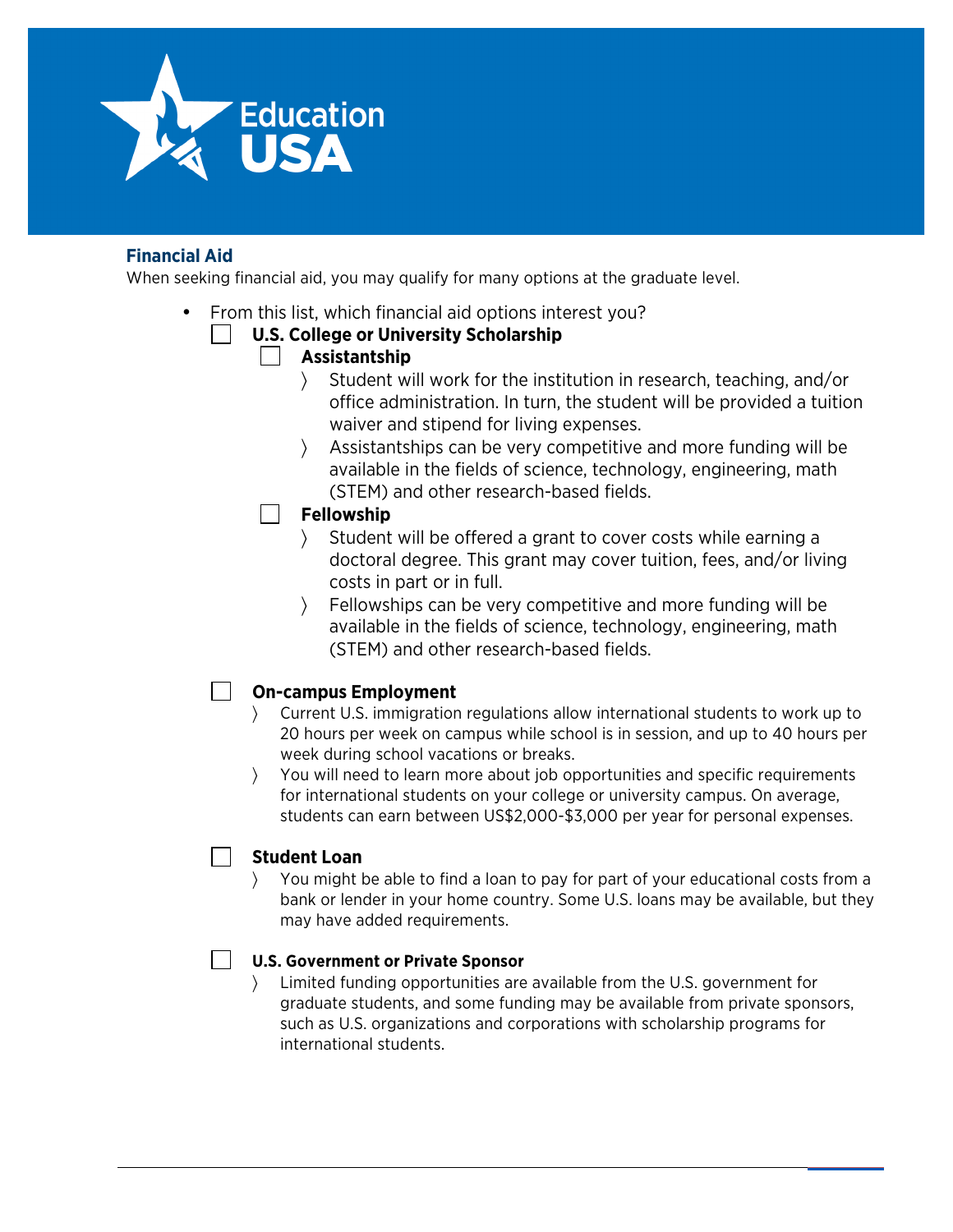

#### **Sources in Your Country**

〉 Funding may be available in your home country, either from the government, a university, or a private sponsor such as your employer or a private organization.

#### **Which type of U.S. institution is best for you?**

More than 1,000 accredited colleges and universities in the United States offer academic program options for graduate and professional students.

#### *As you begin to narrow down your choices, you should think about***:**

#### **Program Type**

- Which type of program would best fit your needs as a graduate student in the United States?
	- **Graduate program** (master's and doctoral degree programs in a wide variety of academic fields)
		- **Professional program** (specializations and licensure in specific academic fields such as law, dentistry, and medicine)

#### **Selectivity**

The selectivity of a graduate program will largely depend on the percentage of applicants who are accepted into the department. This percentage may vary each year and can depend on (1) departmental needs; (2) availability of funding; and (3) quality of the applications received.

How competitive you are will often depend on your past academic performance, standardized test scores, and your overall background. Think about your performance as an undergraduate student and answer each question in this list.

#### **Undergraduate Performance**

How does your local university measure academic performance? This could be a grade point average (GPA\*), percentile average, test score, or other type of measure.

*\* The combined average of a student's grades for all academic coursework completed. In the United States, high school grades are usually assigned in letters and are based on a 4.0 GPA scale.*

| Grade | <b>GPA</b>              |
|-------|-------------------------|
| А     | 4.0 (excellent)         |
| B     | $3.0$ (good)            |
| C     | 2.0 (satisfactory)      |
| D     | 1.0 (needs improvement) |
|       | $0.0$ (fail)            |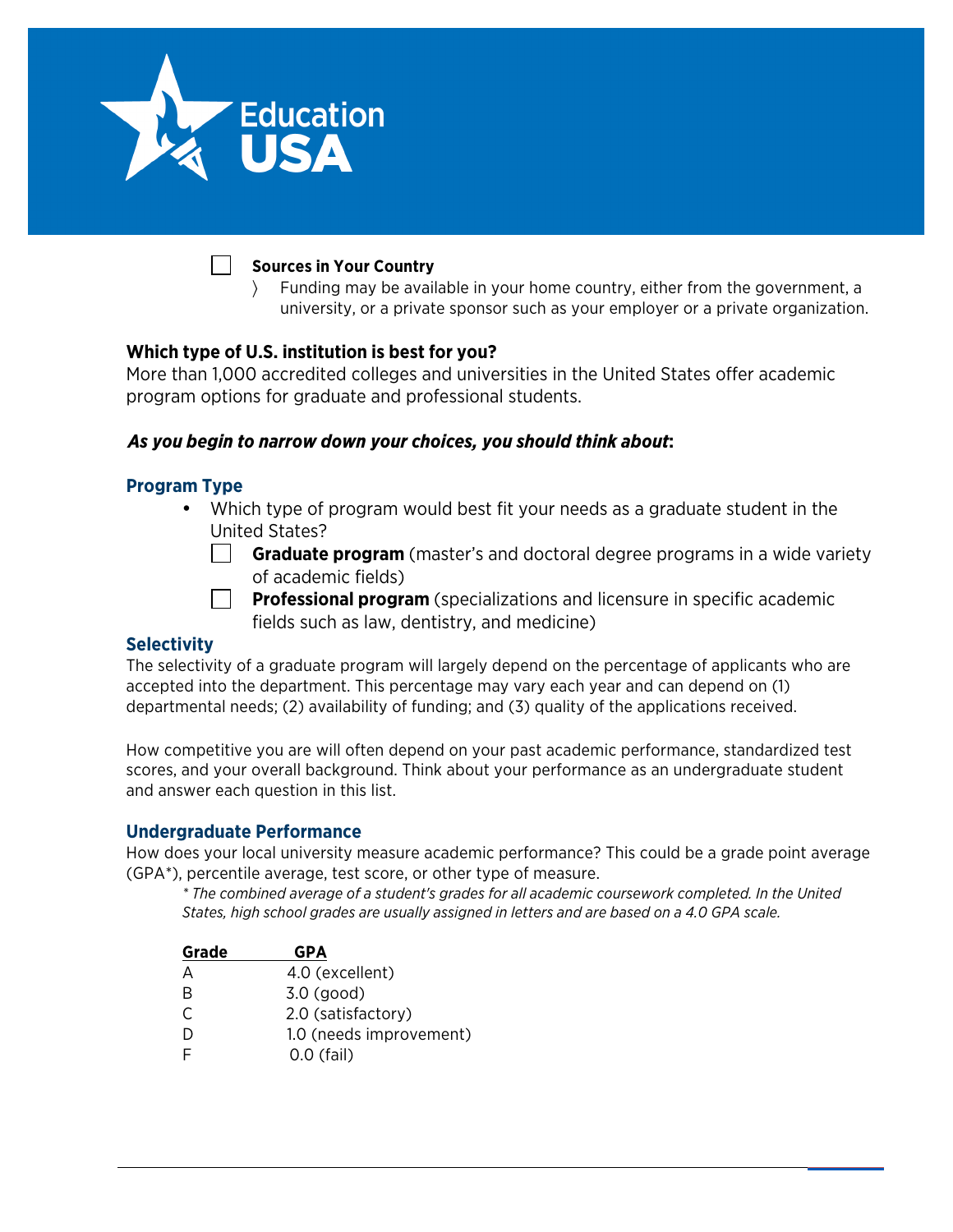

| • How did you perform as an undergraduate student based on this GPA measure? |  |  |  |
|------------------------------------------------------------------------------|--|--|--|
| Your performance was excellent.                                              |  |  |  |

**Your performance was good.**

**Your performance was satisfactory.**

**Your performance needed improvement.**

**You did not perform well in school.**

• Which of the following standardized admission tests have you taken?

 $\Box$ **GRE** (or practice test) A standardized test of verbal reasoning, quantitative reasoning and analytical writing that measures readiness for graduate-level study. Score

 $\Box$ **GMAT** (or practice test) A standardized test for MBA applicants that measures basic verbal, mathematical, and analytical writing skills that have been developed over a long period of time through education and work.

Score

 $\Box$ **LSAT** (or practice test) A half-day standardized test that provides a standard measure of acquired reading and verbal reasoning skills that law schools can use as one of several factors in assessing applicants.

Score

 $\mathbf{I}$ **MCAT** (or practice test) A standardized, multiple-choice examination designed to assess problem solving, critical thinking, writing skills, and knowledge of science concepts and principles prerequisite to the study of medicine.

Score

 $\Box$ **TOEFL** Test of English as a Foreign Language—An English language proficiency examination of applicants whose native language is not English.

Score

**IELTS** International English Language Testing System—An English language proficiency examination of applicants whose native language is not English. Score

 $\sim$ **Other**

Score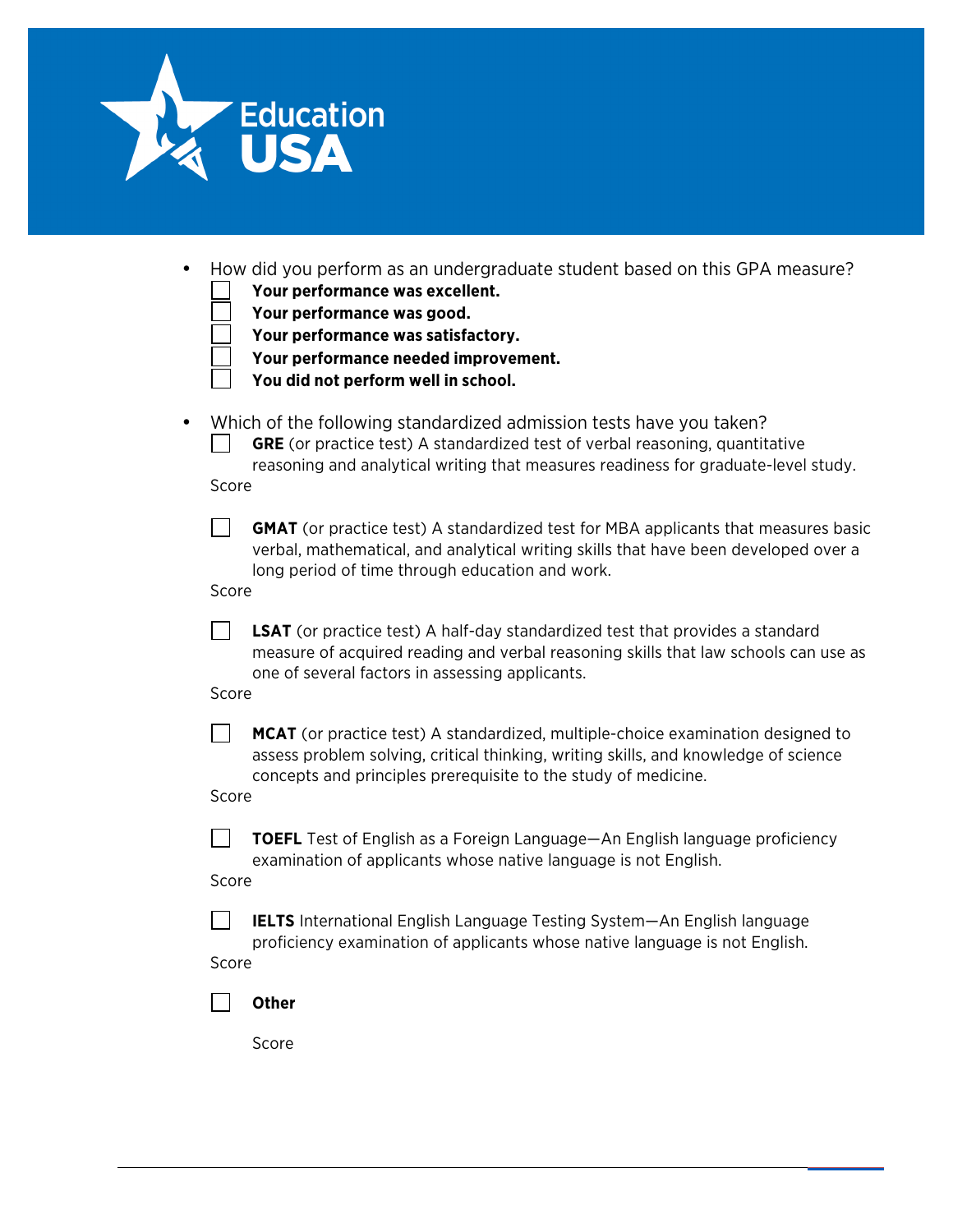

### **Size**

The size of a college or university campus can impact many things, such as the number of students in a classroom, which courses or subjects are offered, the ease of meeting new friends, and the overall environment. Imagine yourself going to a small, medium, or large campus.

- Which of the following would be best for you?
	- **Small (less than 2,000 students)**
	- **Medium (2,000–15,000 students)**
	- **Large (more than 15,000 students)**
	- **No Preference**

The number of international students enrolled at the institution may be important to you as well. This number can vary between a low, medium, or high international student population.

• Which of the following would be best for you?

**Low international student population**

- **Medium international student population**
- **High international student population**

### **Public and Private Institutions**

The U.S. government does not own or operate academic institutions. Instead, you have the option to choose between state- or privately-operated institutions. Some of the best colleges and universities in the U.S. are state-operated, and some are private.

- Do you prefer to study at a public institution, a private institution, or do you not have a preference?
	- **Public**
		- 〉 In the United States, each of the 50 states operates public institutions that are funded in part by people who live in that state and pay taxes. More than 650 public four-year and more than 1,100 public two-year institutions are in the United States.
		- 〉 Public state-run institutions usually have lower tuition and fees, but financial assistance may be more limited.

#### **Private**

- 〉 Private institutions operate as not-for-profit or for-profit. More than 2,000 fouryear and more than 1,000 two-year institutions are privately owned and operated in the United States.
- 〉 Private institutions have, on average, higher tuition and fees, but more financial assistance may be available.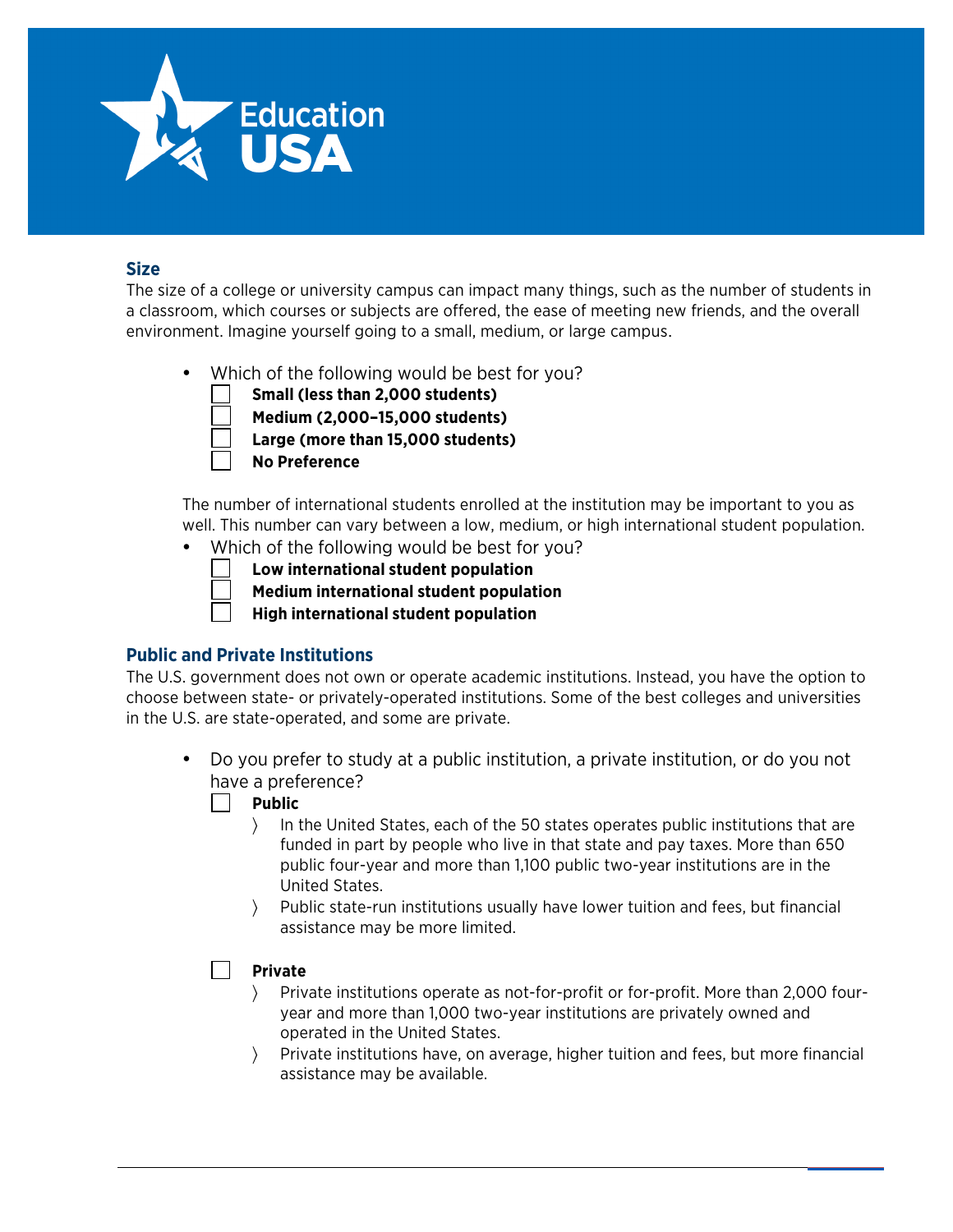

#### **No preference**

- 〉 If you are looking for specific academic programs or financial assistance, you may have to choose between public or private institutions.
- 〉 If you are not looking for specific academic programs or financial assistance, you may want to think about both public and private institutions.

#### **Other Types of Institutions**

U.S. colleges and universities may also be known for other reasons, such as having a special subject focus like science or art, a religious affiliation, or an all-male or all-female campus.

• Are you looking for a U.S. college or university with a specific characteristic that is important to you?

**Yes:** Please explain

**No**

#### **How easily will you adjust to your new community and environment?**

The United States is a very diverse country, offering a variety of climates, cultural heritage, and landscapes from coast to coast. Imagine yourself studying in the United States and think about the environment you want.

### *As you imagine the environment you want, you should think about***:**

#### **Region**

The United States is often divided into four distinct regions. Refer to the map below to see the different regions.

Which region would be best for you?

**West**

〉 The largest region of the United States covering more than half its land area, making it the most geographically diverse area. It is known for mild and damp climates to very dry and hot ones, with greater access to mountain ranges, desert areas, forests, and the Pacific coastline.

### **Midwest**

〉 Also called "Middle America," it is known for low-lying plains, small hills, and access to large freshwater lakes bordering Canada. Seasonal climate change, ranging from mild summers to cold winters with heavy snowfall, is also common in the Midwestern states.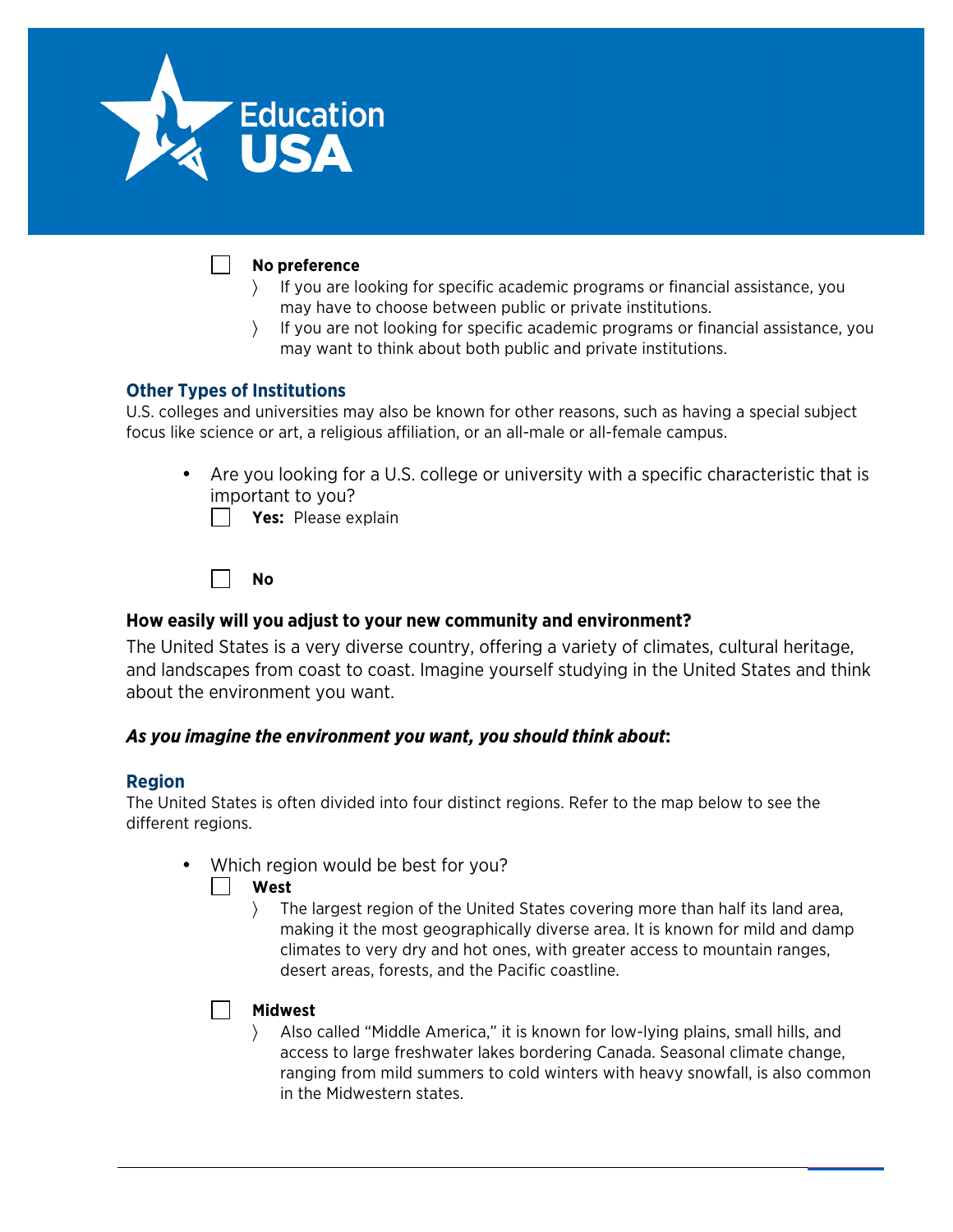

#### **Northeast**

〉 Comprised of the New England and Middle Atlantic states, this region is known for its forested interior and rocky Atlantic coastline. Seasonal climate change, ranging from mild summers to cold winters with heavy snowfall, is also common in the Northeastern states.

#### $\Box$ **South**

〉 A region known for its sub-tropical climate with humid summers and mild winters. Southern states have diverse landscapes, including mountains, wetlands, arid deserts, and the Gulf of Mexico coastline.

#### **Setting**

Virtually every U.S. state includes a setting that can range from an urban city, suburban residential area, or a rural countryside. U.S. colleges and universities may be located in any one of these settings.

• Which setting would be best for you?

#### **Urban**

〉 Cities with larger populations providing convenient access to banking, stores, the arts, entertainment, public transportation, and international airports. Urban areas may have higher average living costs.

#### **Suburban**

〉 Residential areas close or farther from cities, with moderate populations and more spread-out restaurants and shopping areas. Suburban areas may have more moderate average living costs.

#### **Rural**

 $\mathcal{L}$ 

〉 Countryside areas with smaller towns of fewer people and areas of land used for mining and agriculture. Rural areas may have lower average living costs.